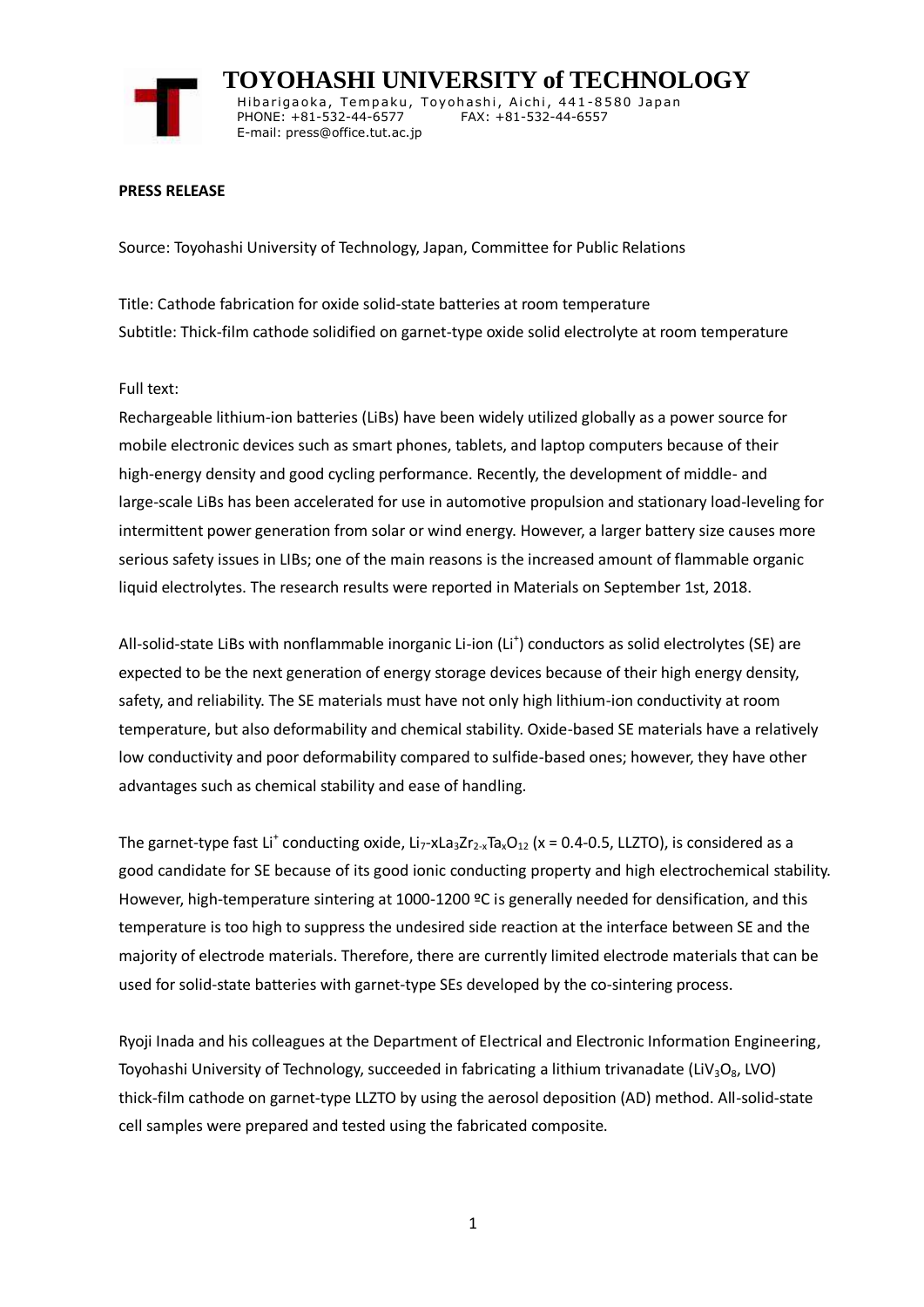## **TOYOHASHI UNIVERSITY of TECHNOLOGY**

Hibarigaoka, Tempaku, Toyohashi, Aichi, 441-8580 Japan PHONE: +81-532-44-6577 FAX: +81-532-44-6557 E-mail: press@office.tut.ac.jp

The AD method is known to be a room-temperature film-fabrication process, which uses the impact-consolidation of ceramic particles onto a substrate. By controlling the particle size and morphology, dense ceramic thick films can be fabricated on various substrates without thermal treatment. This feature is attractive in the fabrication of oxide-based solid-state batteries because various electrode active materials can be selected and formed on SE with no thermal treatment.

LVO has been studied at length as a cathode material for Li-based batteries because of its large Li<sup>+</sup> storage capacity of approximately 300 mAh/g. However, the feasibility of LVO as a cathode for solid-state batteries has not yet been investigated. The reaction of LVO initiates at the discharging (i.e., Li<sup>+</sup> insertion) process, which differs from that of other conventional cathode materials of LiBs such as LiCoO<sub>2</sub>, LiMn<sub>2</sub>O<sub>4</sub>, and LiFePO<sub>4</sub>. Therefore, graphite anodes, which are widely used in current LiBs, are difficult to use in batteries with LVO cathodes. In solid-state batteries with garnet-type SEs, Li metal electrodes may potentially be used as anodes; thus, LVO would become an attractive candidate for high-capacity cathodes.

To fabricate a dense LVO film on an LLZTO pellet, the size of the LVO particles was controlled by ball-milling. As a result, an LVO thick film with a thickness of 5-6 µm was successfully fabricated on LLZTO at room temperature. The relative density of the LVO thick film was approximately 85%. For the electrochemical characterization of the LVO thick film as a cathode, Li metal foil was attached on the opposite end face of the LLZTO pellet as an anode to form an LVO/LLZTO/Li structured solid-state cell. The galvanostatic charge (Li+ extraction from LVO) and discharge (Li<sup>+</sup> insertion into LVO) properties in an LVO/LLZTO/Li all-solid-state cell were measured at 50 and 100 ºC.

Although the polarization was considerably large at 50 ºC, a reversible capacity of approximately 100 mAh/g was confirmed. With an increase in temperature to 100 ºC, the polarization reduced and the capacity increased significantly to 300 mAh/g at an averaged cell voltage of approximately 2.5 V; this is a typical behavior of an LVO electrode observed in an organic liquid electrolyte. In addition, we confirm that the charge and discharge reactions in the solid-state cell are stably cycled at various current densities. This can be attributed to the strong adhesion between the LVO film fabricated via impact consolidation and the LLZTO and LVO particles in the film.

These results indicate that LVO can potentially be used as a high-capacity cathode in an oxide-based solid-state battery with high safety and chemical stability, even though additional investigation is needed to enhance the performance. Researchers have carried out further studies to realize oxide-based solid-state batteries at lower operating temperatures.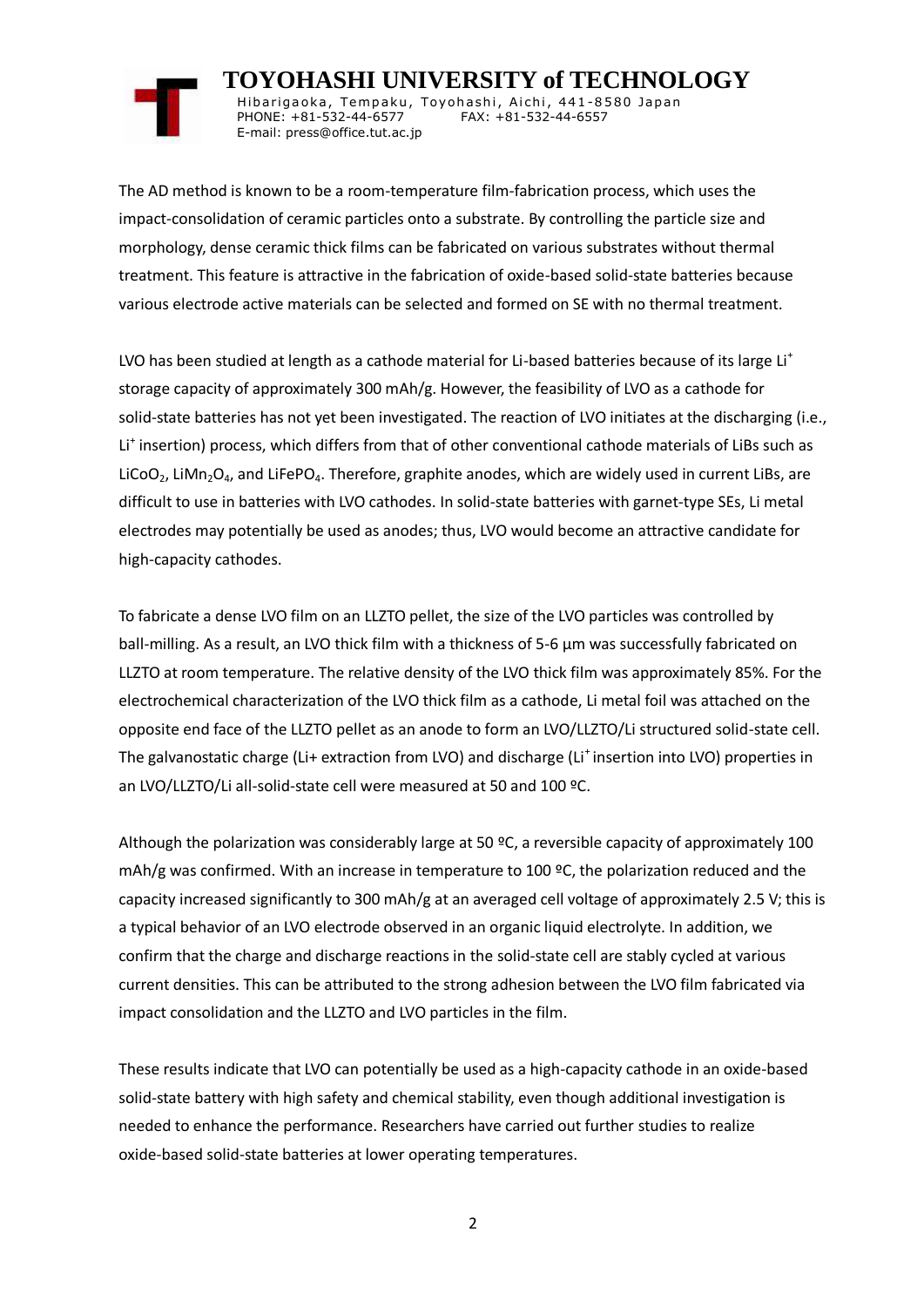

 **TOYOHASHI UNIVERSITY of TECHNOLOGY** Hibarigaoka, Tempaku, Toyohashi, Aichi, 441-8580 Japan PHONE: +81-532-44-6577 FAX: +81-532-44-6557 E-mail: press@office.tut.ac.jp

Funding agency:

This work was partly supported by Grant-in-Aids for Scientific Research (C) (Grant No. 16K06218) and Fund for the Promotion of Joint International Research (Fostering Joint International Research) (Grant No. 16KK0127) from the Japan Society for the Promotion of Science (JSPS).

Reference:

Ryoji Inada, Kohei Okuno, Shunsuke Kito, Tomohiro Tojo and Yoji Sakurai (2018). Properties of Lithium Trivanadate Film Electrode Formed on Garnet-type Oxide Solid Electrolyte by Aerosol Deposition, Materials 11(9), 1570, 2018.

DOI: 10.3390/ma11091570

Further information

Toyohashi University of Technology

1-1 Hibarigaoka, Tempaku, Toyohashi, Aichi Prefecture, 441-8580, JAPAN

Inquiries: Committee for Public Relations

E-mail: press@office.tut.ac.jp

Toyohashi University of Technology founded in 1976 as a National University of Japan is a research institute in the fields of mechanical engineering, advanced electronics, information sciences, life sciences, and architecture.

Website[: https://www.tut.ac.jp/english/](https://www.tut.ac.jp/english/)

Figure 1:



Title: SEM image of a fractured cross-section of the LVO electrode fabricated on LLZTO by AD. Caption: SEM image of a fractured cross-sectional surface of the LVO electrode fabricated on LLZTO garnet by AD. Corresponding elementary mapping for V, La, and Zr is also shown.